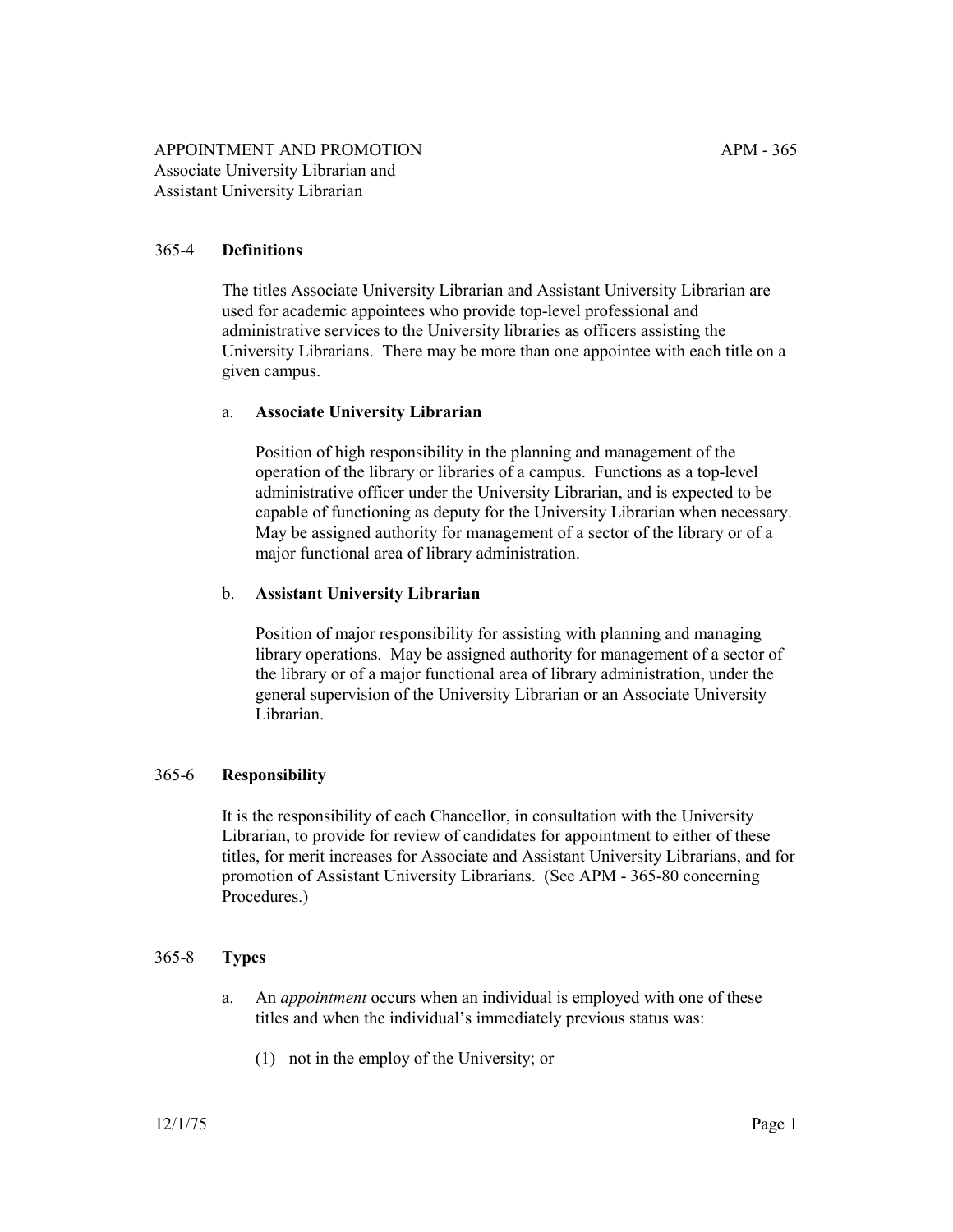- (2) in the employ of the University, but not with either of these two titles.
- b. A *promotion* is an advancement to the higher rank of Associate University Librarian from the lower rank of Assistant University Librarian. A change in title from another series (e.g., Librarian) to either Associate University Librarian or Assistant University Librarian is not defined as a promotion but as an appointment as described above.
- c. A *merit increase* is an advancement in salary within rank.
- d. An *intercampus transfer* is treated as an appointment by the new campus, although it may involve a merit increase or a promotion. (For policy concerning intercampus transfers, see [APM - 510](http://ucop.edu/academic-personnel-programs/_files/apm/apm-510.pdf).)

### 365-10 **Criteria**

a. A candidate for appointment as Associate University Librarian or Assistant University Librarian shall have a professional background of competence, knowledge, and experience which clearly assures adequate preparation and suitability for appointment with the proposed title. Normally, a candidate will be expected to have a professional degree from a library school with an accredited program and considerable subsequent experience as a professional librarian. Demonstrated superior professional ability and attainment are indispensable qualifications for appointment to either of these titles. Promotion from Assistant University Librarian to Associate University Librarian must be justified not only by excellence of service and attainment, but also by demonstrated professional growth and accomplishment and/or the assumption of greater responsibility.

Each Chancellor, after receiving advice from the University Librarian, who shall consult with representatives of the campus Division of the Librarians Association, shall adopt and issue for campus use a full statement of general policy on the duties, responsibilities, and criteria for appointment and advancement of Associate University Librarians and Assistant University Librarians. Any such statements shall include and be consistent with the provisions of APM - 365-4 and 365-10-a, and the substance of [APM - 360-10-b.](http://ucop.edu/academic-personnel-programs/_files/apm/apm-360.pdf) A copy of each such statement and of any subsequent modifications of it shall be made available to the library staff.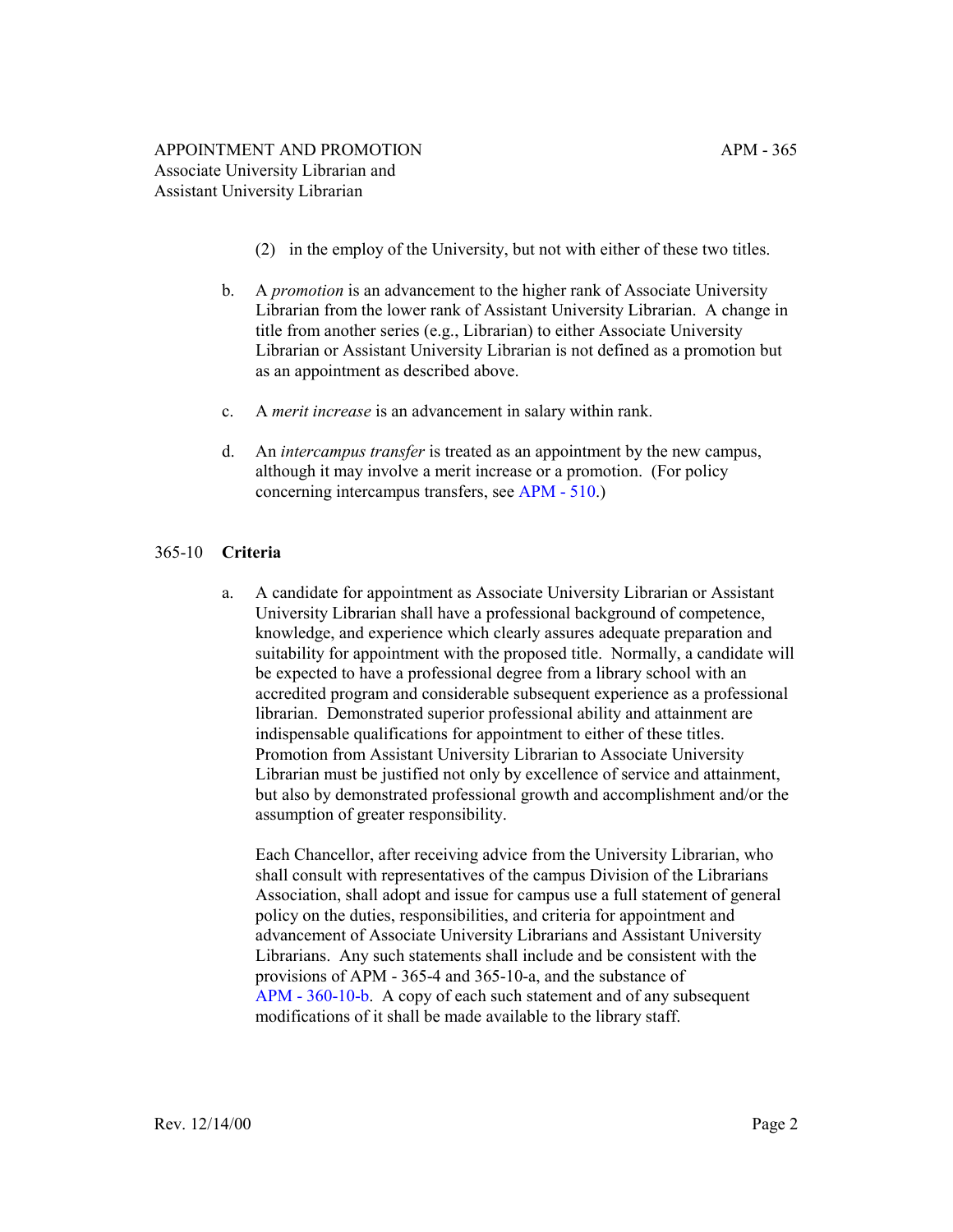# 365-16 **Restrictions**

- a. Appointments to and retention in positions which are supported by State or other permanent funds administered by The Regents are subject to budgetary limitations established for the respective campuses, both as to funds and number of positions.
- b. Promotions and merit increases may be approved only within the limits of available funds.

#### 365-17 **Terms of Service**

- a. An appointment to either of these titles is for an indefinite term.
- b. The titles Acting Associate University Librarian and Acting Assistant University Librarian may be accorded only to persons on temporary appointment. The prefix "Acting" will signify the interim status of such appointment.
- c. Rules concerning effective dates of appointments shall be as stipulated in [APM - 200-17](http://ucop.edu/academic-personnel-programs/_files/apm/apm-200.pdf). The effective date of merit increases and promotions will normally be July 1, although exceptions may be approved as provided in APM - 365-24-b.

# 365-18 **Salary**

- a. An authorized salary scale established for these titles is issued by the Office of the President.
- b. Initial salaries and subsequent advancements in salary for appointees to these titles shall be subject to determination on a case-by-case basis, based upon qualifications and position requirements.
- c. There are no normal periods of service at either title. As a general practice, appointees shall be considered for merit increases at two-year intervals. Merit increases are not automatic and must be justified by the quality of professional and administrative service rendered by the appointee.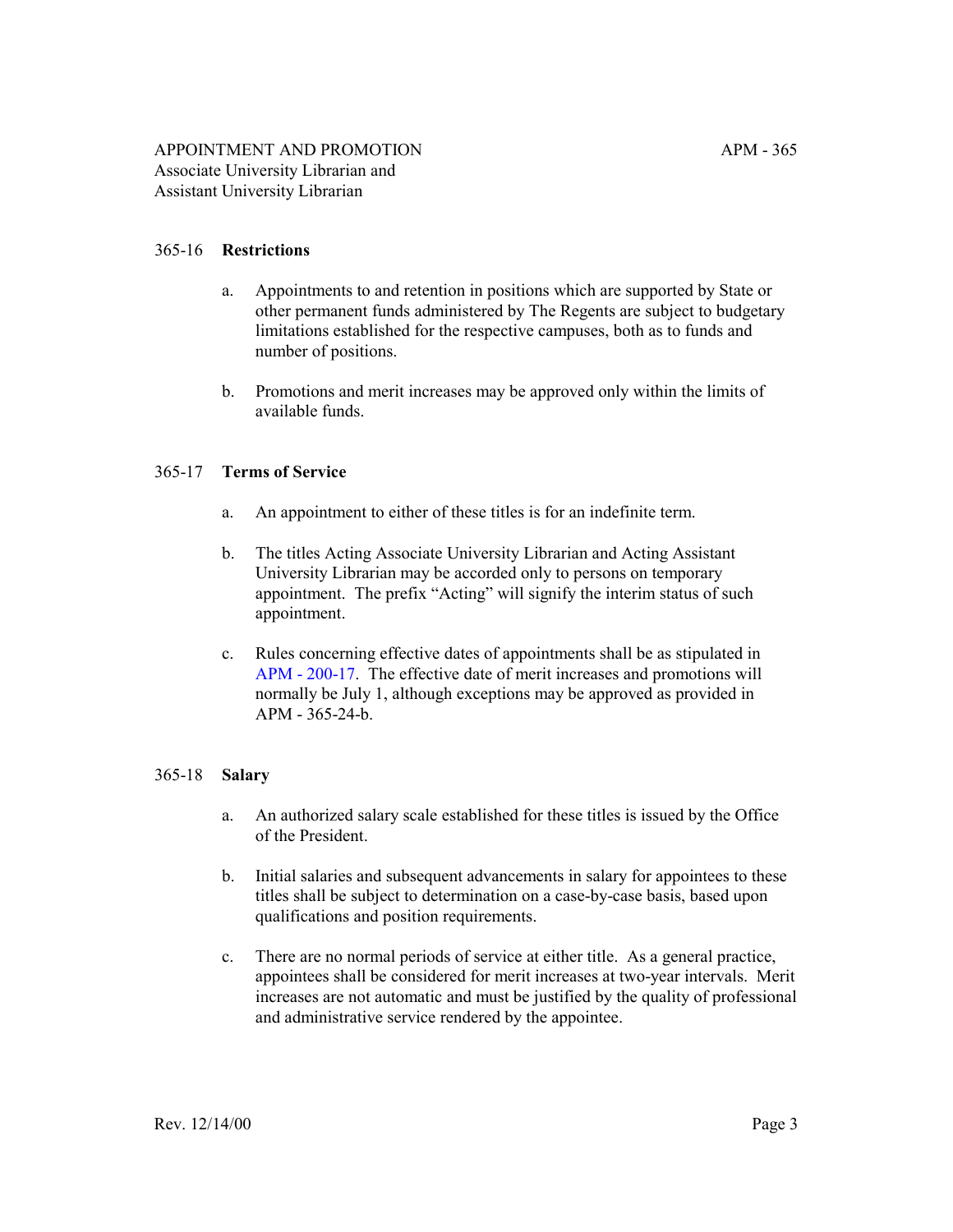## 365-20 **Conditions of Employment**

- a. When an appointment as Associate or Assistant University Librarian is not to be continued, under circumstances other than those indicated in subsections b. and c. below, written notice shall be given to the individual in accordance with the following schedule:
	- (1) With less than one year of University service by the intended date of termination: not less than a four-month notice.
	- (2) With one year or more of University service by the intended date of termination: not less than a six-month notice.
- b. When an appointment is to be terminated in the event of lack of work or lack of funds, a written notice of not less than one month shall be given to the individual whenever possible. Opportunity for appeal shall be provided in accordance with the provisions of [APM - 140](http://ucop.edu/academic-personnel-programs/_files/apm/apm-140.pdf). (See also APM - 365-20-h.)
- c. If an appointee's conduct or performance of duty is such as to justify immediate dismissal, the appointee shall not be entitled to any notice.
- d. An appointee accrues sick leave credit and vacation credit in accordance with the provisions of [APM - 710](http://ucop.edu/academic-personnel-programs/_files/apm/apm-710.pdf) and [730,](http://ucop.edu/academic-personnel-programs/_files/apm/apm-730.pdf) respectively.
- e. For information concerning eligibility for reimbursement of certain removal expenses see [APM - 560](http://ucop.edu/academic-personnel-programs/_files/apm/apm-560.pdf).
- f. A leave of absence with full or partial salary may be granted to an appointee with one of these titles (subject to the provisions of [APM - 750](http://ucop.edu/academic-personnel-programs/_files/apm/apm-750.pdf), [752](http://ucop.edu/academic-personnel-programs/_files/apm/apm-752.pdf), and [758](http://ucop.edu/academic-personnel-programs/_files/apm/apm-758.pdf)) when the leave is in the interest of the appointee's duties and professional development, when the project is of direct relevance to the functioning of the library as well as in the best interests of the University, and to the extent that provision therefore is available in the fund source(s) from which the appointee's salary is paid.
- g. In the event of termination of an appointment because of lack of work or lack of funds, the provisions of [APM - 145](http://ucop.edu/academic-personnel-programs/_files/apm/apm-145.pdf), Layoff Policy for Non-Senate Academic Appointees established by the University and as implemented by the campus shall apply.
- h. The provisions of [APM 140,](http://ucop.edu/academic-personnel-programs/_files/apm/apm-140.pdf) Grievance Policy—Non-Senate Academic appointees, shall be applicable to appointees holding either of these two titles.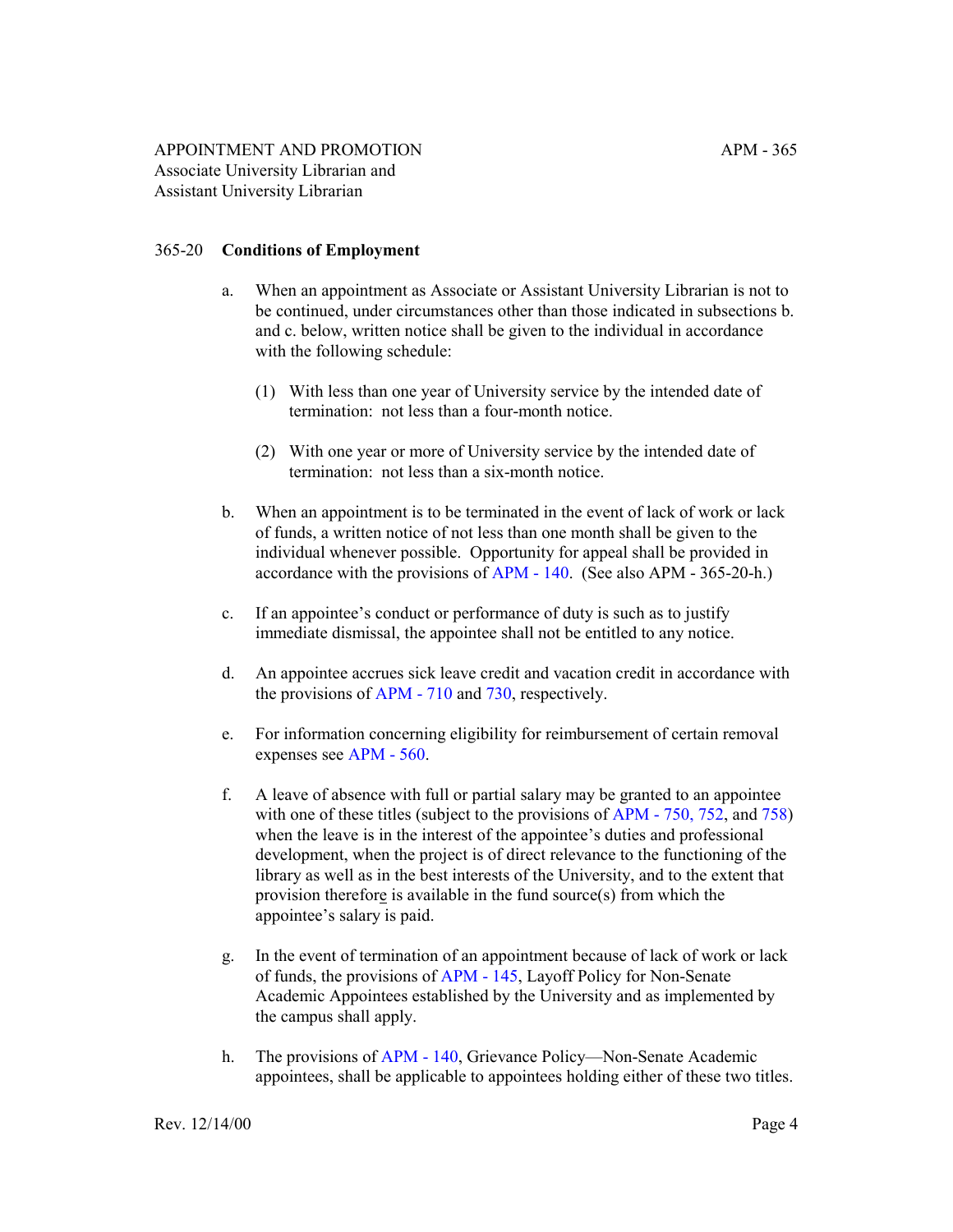## 365-24 **Authority**

- a. Each Chancellor is authorized to approve appointments, reappointments, merit increases, and promotions within authorized salary ranges, after appropriate review, subject to the provisions of APM - 365-24-c and -d.
- b. Each Chancellor may approve within authorized salary ranges, as exceptions, promotions and merit increases having effective dates other than July 1.
- c. Each Chancellor may approve, as exceptions, appointments, merit increases, and promotions retroactively (that is, with the beginning date of service prior to the actual date of approval).
- d. Each Chancellor may approve an initial appointment or subsequent reappointment of any retired individual.

#### 365-35 **Records**

The provisions of [APM - 360-35](http://ucop.edu/academic-personnel-programs/_files/apm/apm-360.pdf) apply to this series.

#### 365-80 **Procedures**

- a. Procedures for review and approval of appointments and merit increases of Associate University Librarians and Assistant University Librarians, and of promotions of Assistant University Librarians, shall be established by the Chancellor after receiving advice from the University Librarian, who shall consult with representatives of the campus Division of the Librarians Association.
- b. Procedures established to apply to the titles Associate University Librarian and Assistant University Librarian may be simplified, abbreviated, or waived for actions pertaining to these positions with Acting titles.
- c. The Chancellor is authorized to approve above-scale salaries up to and including the Regental compensation threshold.

In a case involving initial appointment or advancement to above-scale salary beyond the Regental compensation threshold (see Section 101.2(a)(2) of the Standing Orders of The Regents), if the Chancellor supports the appointment or advancement, the recommendation shall be sent to the President, with